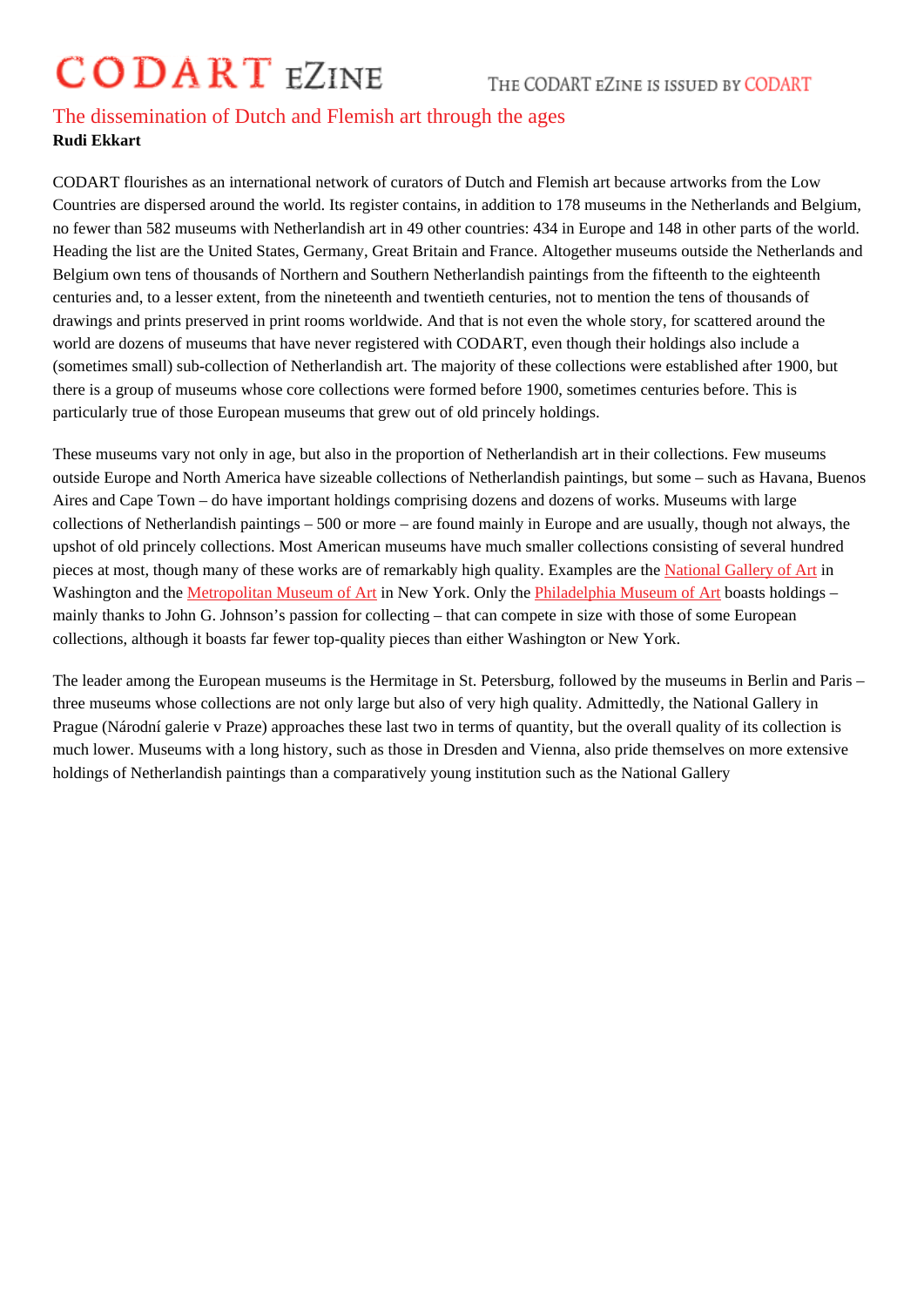

in London, whose collection, however – like those of some American museums – is of extremely high quality. The wide dissemination of Netherlandish art is not a recent phenomenon, but the result of developments that have been going on for centuries. As early as the fifteenth century, some of these paintings – the production of which was increasing rapidly, especially in the Southern Netherlands – were either intended for export or had been commissioned by foreigners. This fact alone explains why many artworks – such highlights as the *Portinari Triptych* and the *Trinity Altarpiece*, both by Hugo van der Goes, to name but two examples – ended up, early on, in other countries.



In the following centuries the export of art increased, but so did the export of artists, who left to pursue careers abroad for longer or shorter periods. These include the Flemish artists who were active in Spain in the sixteenth century, the many Southern and Northern Netherlanders who formed the core of the painters' community in London in the sixteenth and seventeenth centuries, and those who found employment in the same period (and later too) in Germany, Eastern Europe and Scandinavia. In some cases it is difficult to say whether they belong to the art history of the Netherlands or to that of their adoptive countries. Then, too, there are the masters – such as Peter Paul Rubens, Anthony van Dyck and Gerard van Honthorst – who pursued successful careers outside the Netherlands for a number of years, during which they carried out commissions that remained in their host countries.

What proved to be the most effective vehicle for the dissemination of Netherlandish art – namely the acquisition of existing works by collectors – began as early as the sixteenth century, when collectors living outside the Low Countries began actively to search – not always successfully – for Dutch and Flemish artworks for their collections. A well-known example of an unsuccessful attempt to acquire a piece of Dutch art is that of Emperor Rudolf II: in 1602 his agents tried to buy Lucas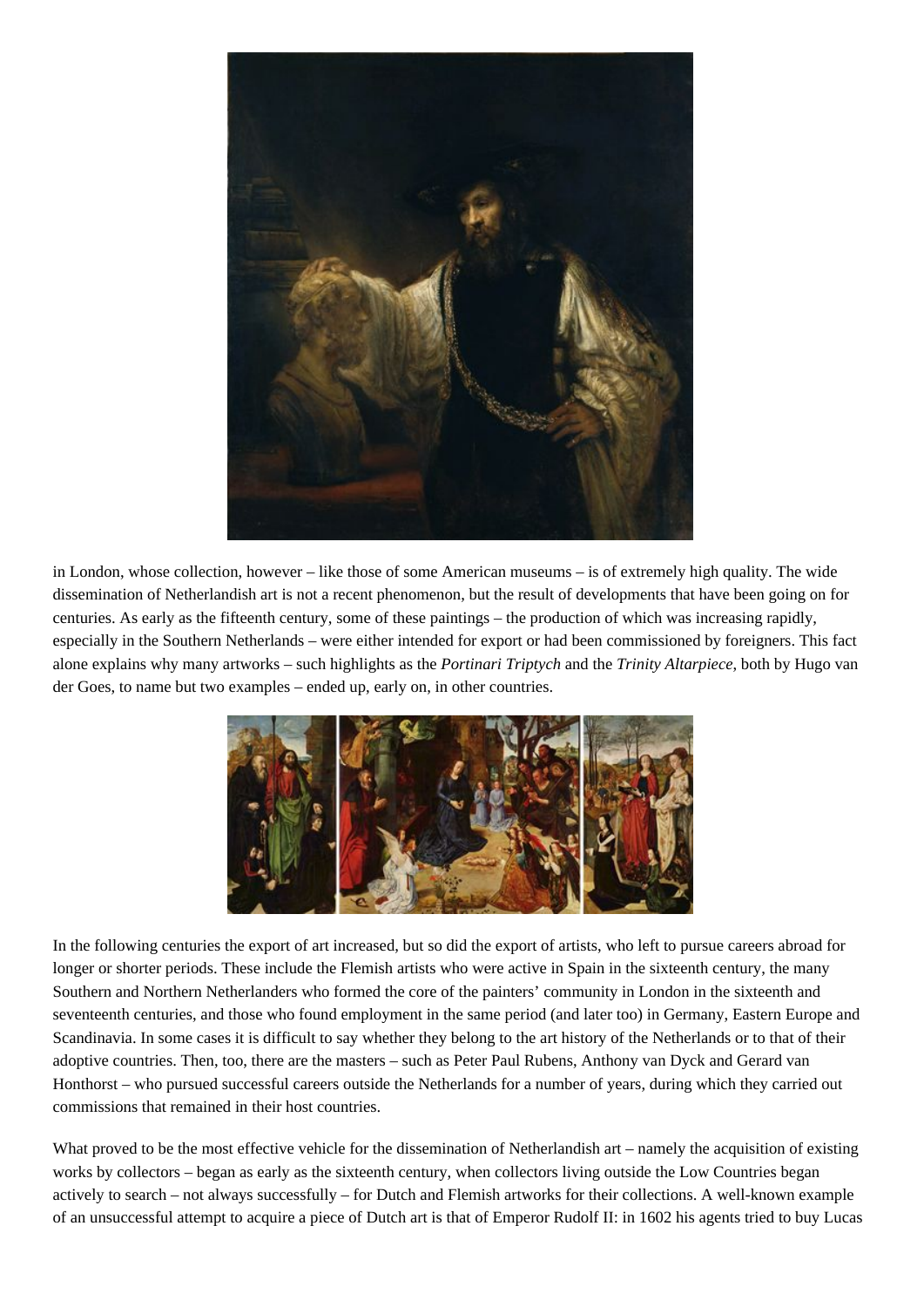van Leyden's *Last Judgment* triptych, but the town council of Leiden was unresponsive to their request.

From the seventeenth century on, however, more and more works of Netherlandish art began to cross the border, with foreign buyers showing a preference for artists of international repute. Early on, Rubens and Rembrandt were key players in the international art market, as were Gerard Dou and the other Leiden fijnschilders.



They were soon followed by the masters of the monumental Dutch landscape, such as Jacob van Ruisdael and Aelbert Cuyp. The countless works by these artists that were exported, mainly in the eighteenth century, are part of the constant stream of art that left the Netherlands. This trend manifested itself throughout the eighteenth and nineteenth centuries, and of course continued into the twentieth. Sometimes important private collections have even been bought in their entirety by foreign collectors or sold at auction abroad.

However much art has disappeared over the border, untold numbers of Dutch and Flemish works have remained in the Netherlands and Belgium. A considerable number of previously exported artworks could be repatriated to their countries of origin, thanks to initiatives taken by collectors and museums in the nineteenth and especially the twentieth century. Even though it can rightly be assumed that the artworks of past centuries now scattered around the world are the best ambassadors that the Netherlands and Belgium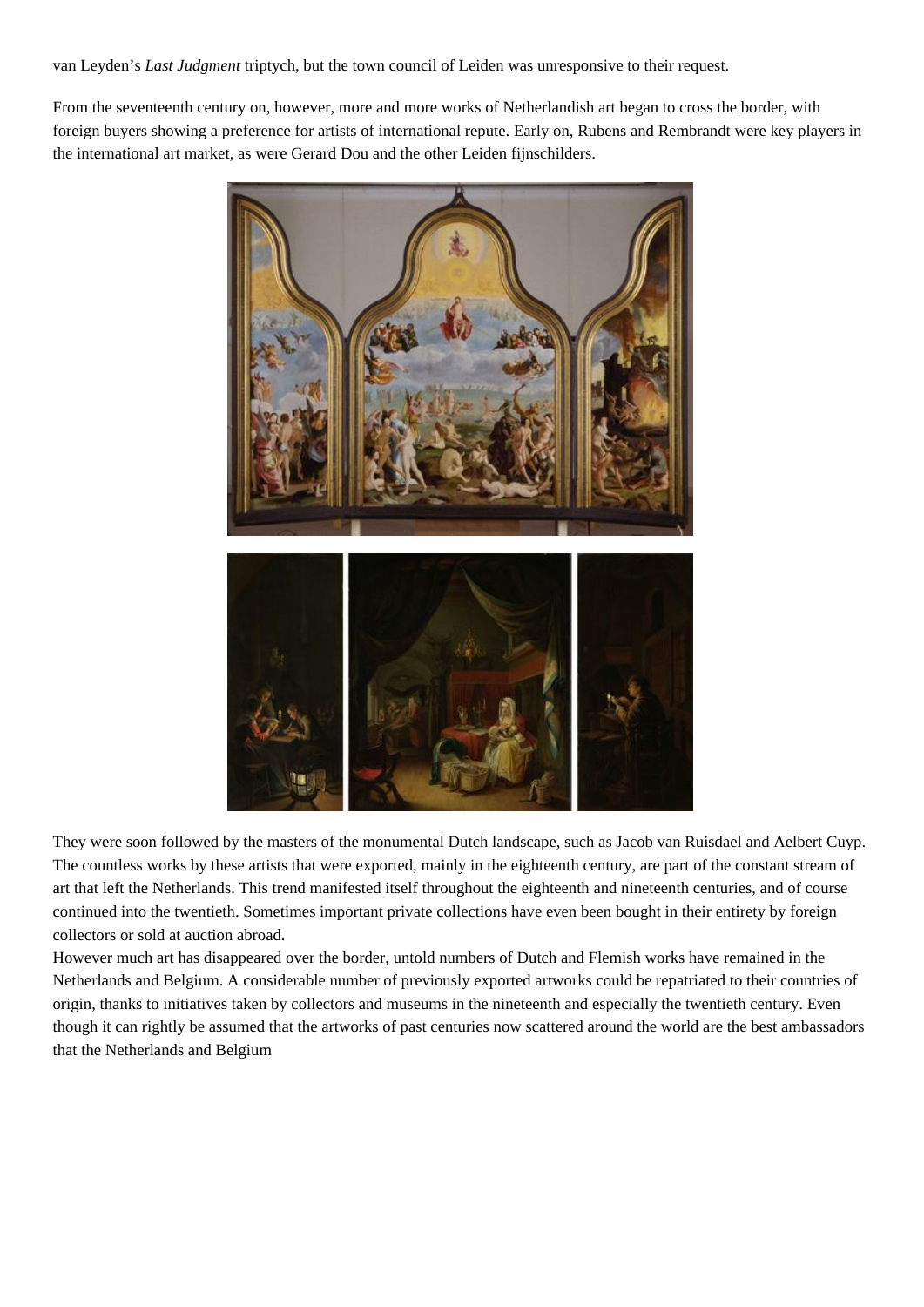

could possibly have, it cannot be denied that the wholesale export of our art has sometimes resulted in the depletion of certain artists' oeuvres, to the extent that they could no longer be exhibited optimally in their native countries. A good example is the work of Rembrandt. Around 1880 there were only about eight paintings in Dutch museums that could more or less correctly be attributed to the master, but after 1880 more than two dozen paintings by his hand that had previously left the country returned to the Netherlands, so that Dutch museums can now present a reasonably representative picture of the work of this artist.

The concept of public collecting spread in the nineteenth and twentieth centuries to countries where princely or noble collections do not form the core of museum holdings, such as the many museums in Great Britain, for example, where whole private collections (mostly younger ones) have sometimes found places in museums.